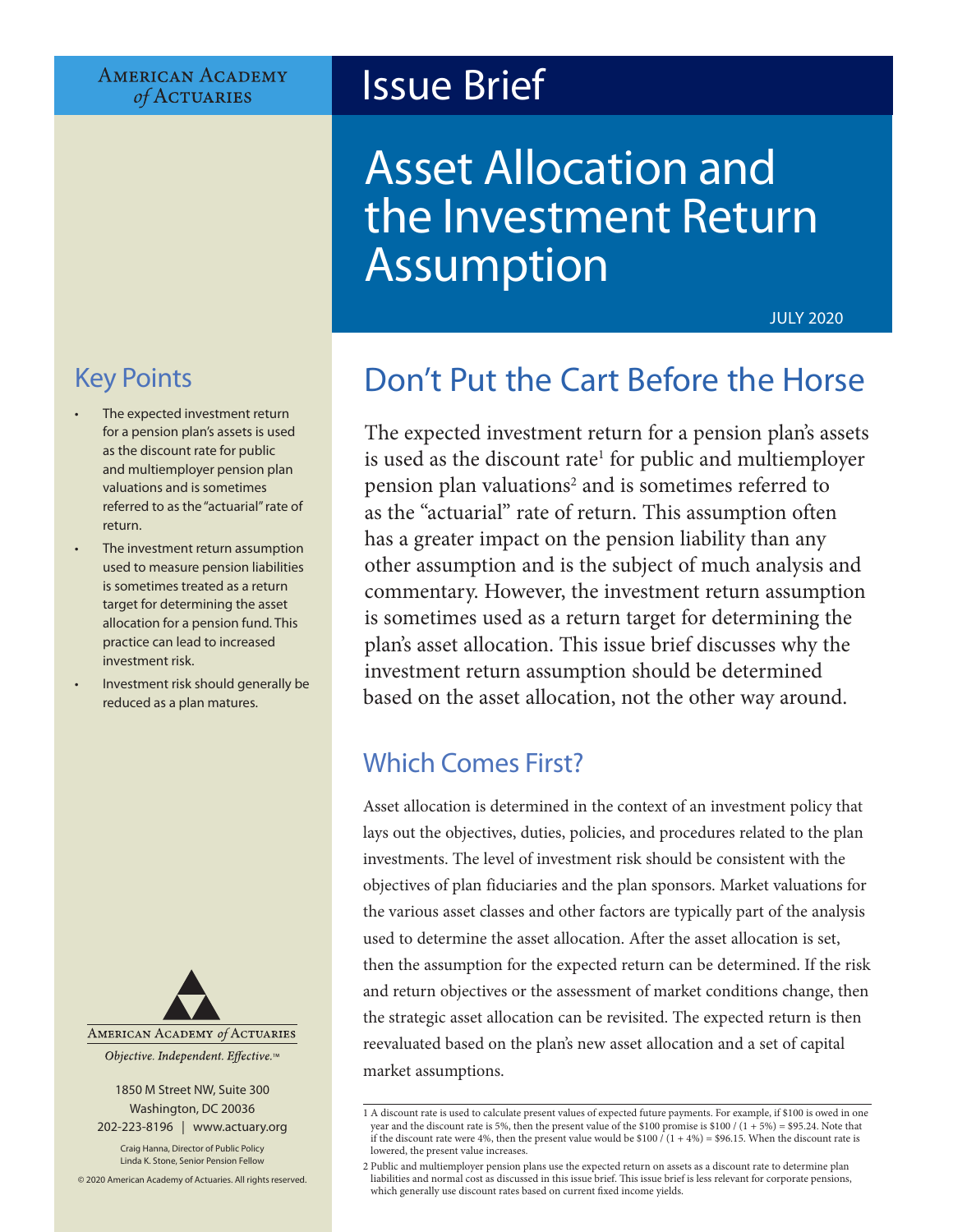Because "investment return assumption" is used interchangeably with "actuarial rate of return" and "expected rate of return" there could be confusion about its purpose. It has come to be viewed as a target that plan asset returns should meet or exceed. This can lead to changes in the asset allocation with the specific objective of justifying the current investment return assumption. Often, the goal of this approach is to justify an assumption that keeps pension contributions within current budget constraints. However, using this assumption as the basis for asset allocation decisions may lead to increased investment risk. The investment policy considerations and risk perspective should be the basis for asset allocation decisions, with the return assumption then determined from the asset allocation.

Changes to assumptions, made based on new information, often impact expected or required contribution levels. Fiduciaries are naturally interested in the impact of changing the investment return assumption on expected contributions. However, compensating for the new information that led to that assumption change by adjusting the asset allocation often means increasing the risk profile. An adjustment to the asset allocation changes the level of investment risk and can ultimately result in greater volatility in future contribution requirements.

### Current Conditions

Return expectations for most asset classes have decreased in recent years as interest rates have dropped and prices for equity, real estate, and other assets have increased. This has created pressure to maintain future return assumptions by adjusting asset allocation, which often means increasing risk. However, increasing investment risk (which increases return volatility) to support a return assumption that achieves a certain level of contribution can create problems in the future. Contribution requirements can end up being shifted to future generations, requiring future budgets to make up for past underfunding.

**The Pension Practice Council, which authored this issue brief, consists of Timothy Geddes, MAAA, FSA, FCA, EA—** *Chairperson***; Sherry Chan, MAAA, FSA, FCA, EA—***Vice Chairperson***; Jason Russell, MAAA, FSA, EA—***Vice Chairperson***; Christian Benjaminson, MAAA, FSA, EA; Elena Black, MAAA, FSA, FCA, EA; Bruce Cadenhead, MAAA, FSA, FCA, EA; David Driscoll, MAA, FSA, FCA, EA; Ronald Gebhardtsbauer, MAAA, FSA; Eric Keener, MAAA, FSA, FCA, EA; Tonya Manning, MAAA, FSA, FCA, EA; Kathleen Riley, MAAA, FSA, FCA, EA; John Schubert, MAAA, ASA, FCA; Mark Shemtob, MAAA, FSA, FCA, EA; and Aaron Weindling, MAAA, FSA, FCA, EA.**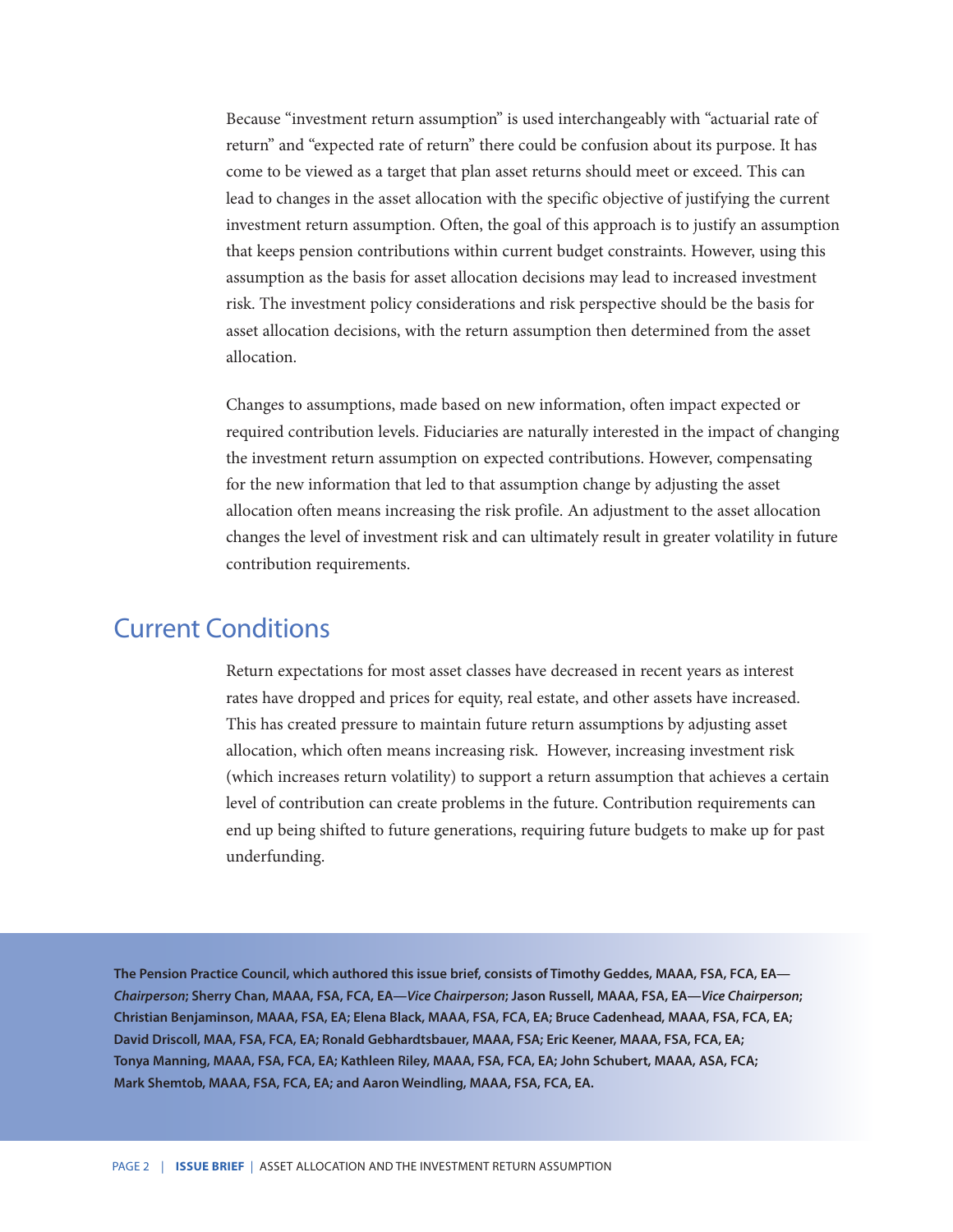As a pension plan's population ages, the liability and pool of assets grow, increasing the volatility of contributions for a given level of investment risk. The time horizon over which benefit payments will be made shortens and so does the time horizon for investment returns. Finally, mature plans tend to have negative cash flow (contributions less than benefits and expenses paid), which increases the need for liquidity and makes it harder to recover from market downturns. The increasing risk related to these developments can be offset by reducing risk in the investment portfolio. This means that investment risk should generally be reduced as the plan matures.

### Evaluating Risk

Asset allocation should be based on investment policy considerations such as the risk/return trade-off, and not on the expected rate of return assumption. Factors such as the ones listed below are appropriate considerations when evaluating the asset allocation:

- size of the plan liability and asset pool, relative to plan sponsor resources;
- expected net cash flow;
- investment time horizon defined by expected benefit payments for current members;
- financial strength of the plan sponsor $(s)$ ; and
- inflation sensitivity in the benefit promise.

Pension systems strive to ensure that payments to members will be made as promised, while maintaining consistent and manageable contribution levels over time. As part of these goals and as a matter of general financial prudence, risk analysis can be performed, which will help define the appropriate level of risk for a plan. Some sample risk criteria include:

- The likelihood of the funded status dropping below x% during the next N years
- The likelihood of the contribution as a percent of payroll increasing above y% during the next N years.
- The likelihood of the contribution as a percent of payroll increasing by  $z\%$  in a single year during the next N years.

Fiduciaries and plan sponsors will be involved in the risk analysis provided in compliance with Actuarial Standard of Practice (ASOP) No. 51, *Assessment and Disclosure of Risk Associated with Measuring Pension Obligations and Determining Pension Plan Contributions*. This ASOP requires actuaries to identify, assess, and disclose risks relevant to the funding of the plan, including investment risk (i.e., the potential that investment returns will be different than expected). This analysis can help educate plan trustees and sponsors on the level of risks inherent in the plan.